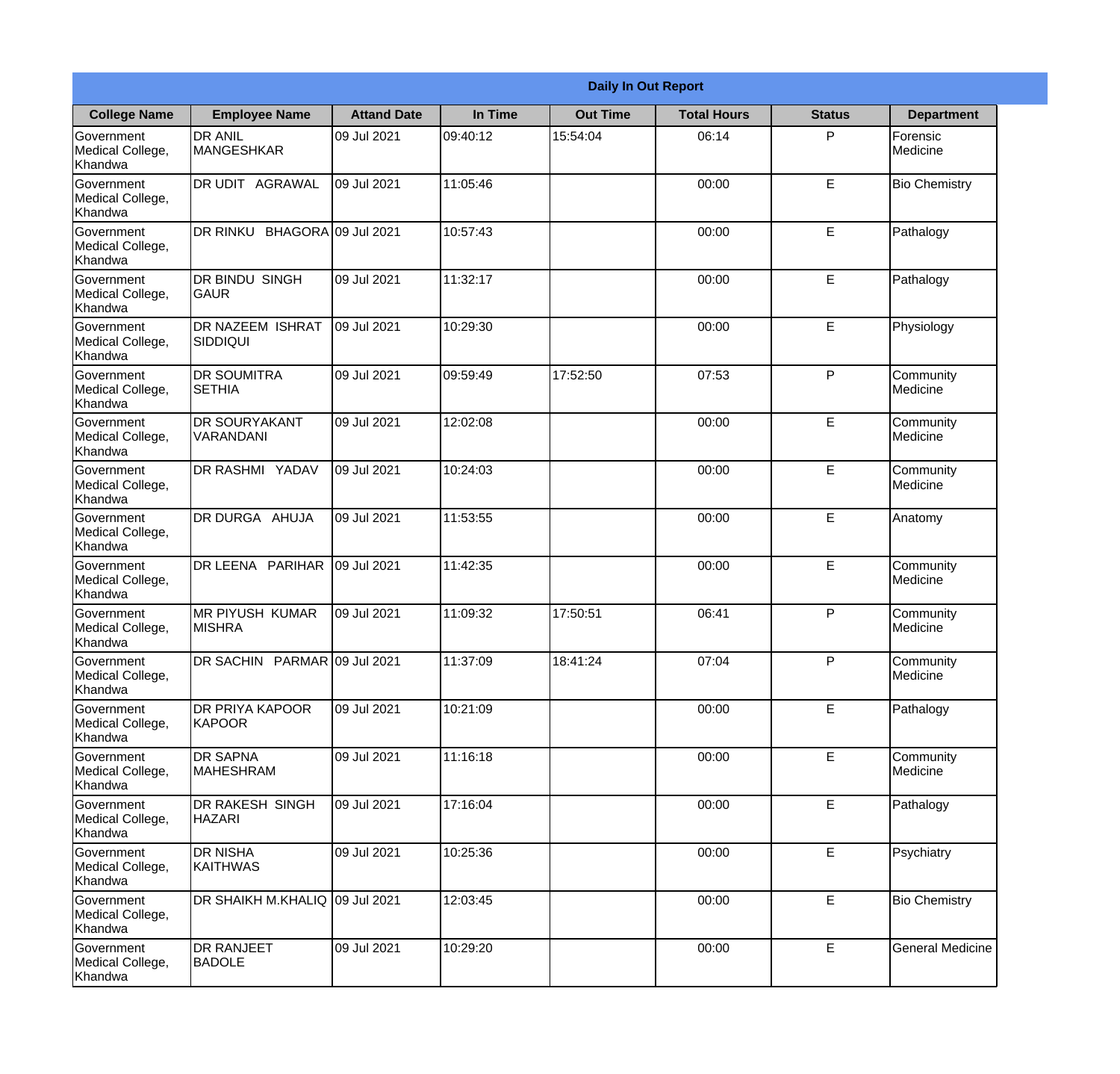| <b>Designation</b>                         | Category            |
|--------------------------------------------|---------------------|
| <b>Assistant Professor</b>                 | Para Clinical       |
| Associate Professor Non Clinical           |                     |
| Assistant Professor                        | Para Clinical       |
| Associate Professor   Para Clinical        |                     |
| Professor                                  | Non Clinical        |
| <b>Assistant Professor</b>                 | Para Clinical       |
| Demonstrator/Tutor   Para Clinical         |                     |
| <b>Assistant Professor</b>                 | Para Clinical       |
| Demonstrator/Tutor                         | Non Clinical        |
| Assistant Professor                        | Para Clinical       |
| Statistician                               | Para Clinical       |
| <b>Assistant Professor   Para Clinical</b> |                     |
| Demonstrator/Tutor   Para Clinical         |                     |
| Associate Professor Para Clinical          |                     |
| Professor                                  | Para Clinical       |
| <b>Assistant Professor</b>                 | Clinical            |
| Professor                                  | <b>Non Clinical</b> |
| <b>Assistant Professor</b>                 | <b>Clinical</b>     |

## **Daily In Out Report**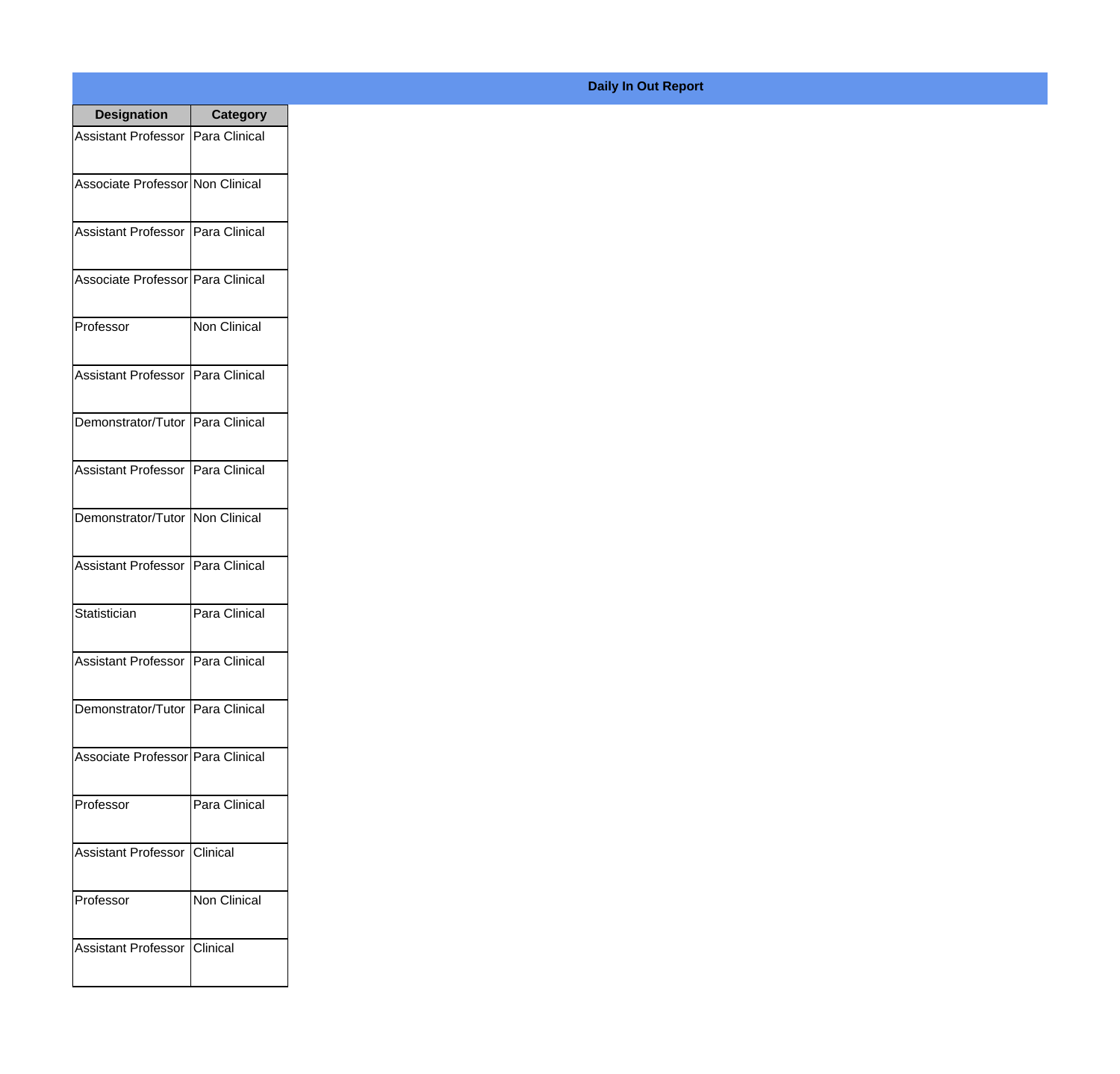|                                                  |                                                        |             |          |          | <b>Daily In Out Report</b> |    |                             |  |
|--------------------------------------------------|--------------------------------------------------------|-------------|----------|----------|----------------------------|----|-----------------------------|--|
| Government<br>Medical College,<br>Khandwa        | <b>DR NITESHKUMAR</b><br>Ikishorilal<br><b>RATHORE</b> | 09 Jul 2021 | 10:36:55 |          | 00:00                      | E  | Pharmacology                |  |
| <b>Government</b><br>Medical College,<br>Khandwa | <b>DR PRIYESH</b><br><b>MARSKOLE</b>                   | 09 Jul 2021 | 14:29:19 |          | 00:00                      | E  | Community<br>Medicine       |  |
| Government<br>Medical College,<br>Khandwa        | <b>DR NISHA MANDLOI</b><br><b>IPANWAR</b>              | 09 Jul 2021 | 10:33:10 |          | 00:00                      | E  | Obstetrics &<br>Gynaecology |  |
| Government<br>Medical College,<br>Khandwa        | <b>DR SATISH</b><br><b>CHANDEL</b>                     | 09 Jul 2021 | 11:29:53 |          | 00:00                      | E  | Pharmacology                |  |
| Government<br>Medical College,<br>Khandwa        | <b>DR JITENDRA</b><br>AHIRWAR                          | 09 Jul 2021 | 09:47:01 | 16:39:18 | 06:52                      | P  | Pathalogy                   |  |
| Government<br>Medical College,<br><b>Khandwa</b> | <b>DR MUKTESHWARI</b><br><b>GUPTA</b>                  | 09 Jul 2021 | 11:34:47 | 17:37:47 | 06:03                      | P  | Pharmacology                |  |
| Government<br>Medical College,<br>Khandwa        | <b>DR PURTI AGARWAL</b><br>SAINI                       | 09 Jul 2021 | 10:44:16 |          | 00:00                      | E. | Pathalogy                   |  |
| Government<br>Medical College,<br><b>Khandwa</b> | DR YASHPAL RAY                                         | 09 Jul 2021 | 12:08:32 |          | 00:00                      | E  | Anatomy                     |  |
| Government<br>Medical College,<br>Khandwa        | <b>IDR DEEPIKA</b><br><b>PANWAR</b>                    | 09 Jul 2021 | 15:57:56 |          | 00:00                      | E. | <b>Bio Chemistry</b>        |  |